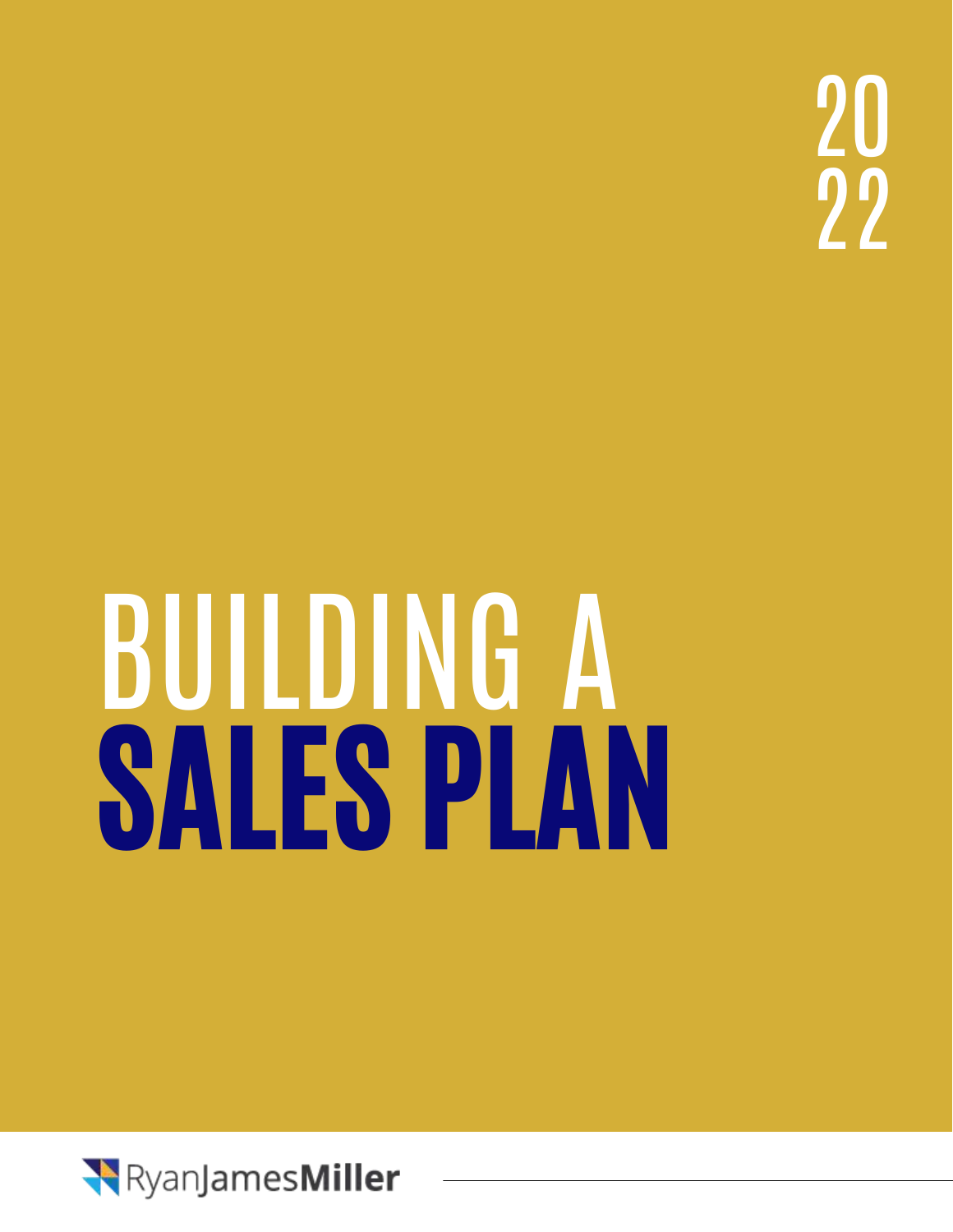## A Sales Plan Defined

Our sales plan should be short, simple, and to the point. It's basically our strategic and tactical plan for acquiring new business, growing our existing book of business, and making and/or exceeding our sales quota within our sales territory.

Typically, a healthy mix would include 75 percent of your sales quota from new business and 25 percent of your quota from addon business from your existing customers.

#### A sales plan addresses four areas:

- New business acquisition strategies
- New business acquisition tactics
- Existing business growth strategies
- Existing business growth tactics

#### Before you start, you need to get a handle on some definitions:

This critical element of your plan sets the tempo of your efforts throughout the year and provides quarterly, monthly, weekly and even daily sub-goals for you to achieve. Refers to the geographic area, list of named accounts or specific market niche you have been assigned to in which you are to sell your products, services and solutions. The plan necessary to accomplish your goal. The steps necessary to carry out the plan. **Sales Quota Sales Territory Strategies Tactics**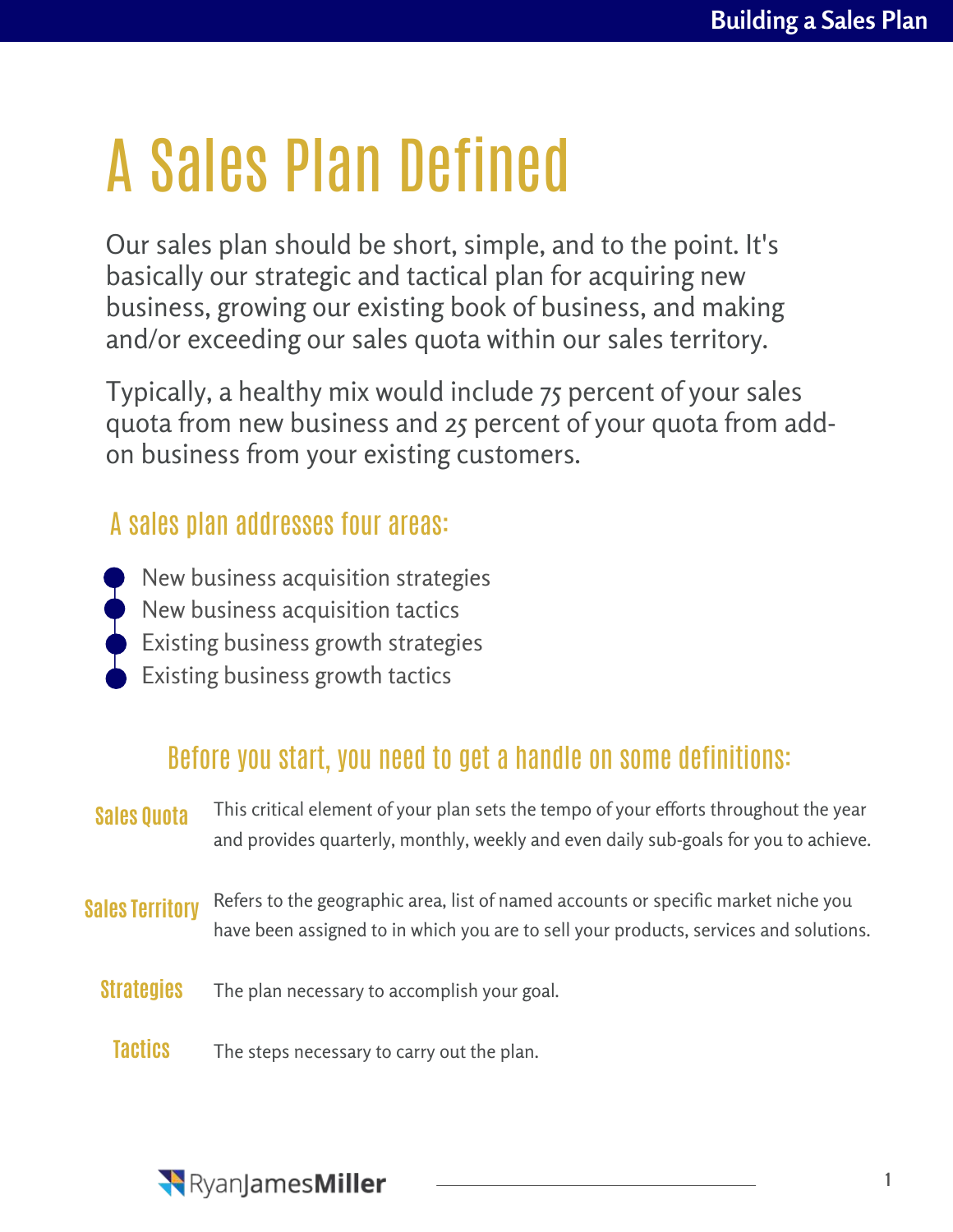### New Business Acquisition Strategies and Tactics

Include the following four strategies in your sales plan. Remember, these strategies are all designed to capture new customers and new market share. Important note: The strategies are numbered and the tactics are italicized.

#### 1. Exceed my quota.

- Send no less than 50 letters of introduction to new prospects each week.
- Make no less than 50 cold calls of introduction to new prospects each week.
- Make no less than 20 face-to-face contacts with new prospects each week.
- Create no less than 10 proposals each week.
- Make no less than five presentations each week.

Important note: Your numbers will, of course, vary. What's important here is that you calculate exactly how many contacts you'll need to make in order to achieve your sales quota.

#### 2. Increase awareness in the marketplace of my products, services and solutions.

- Join and participate in no less than three professional associations and organizations that my best prospects and customers belong to.
- Attend any and all trade shows and conventions that my best prospects and customers attend.
- Purchase the mailing list of these associations and organizations and send either a postcard or a letter of introduction.
- On a regular basis, contribute articles and white papers that address the interests and concerns of this population.

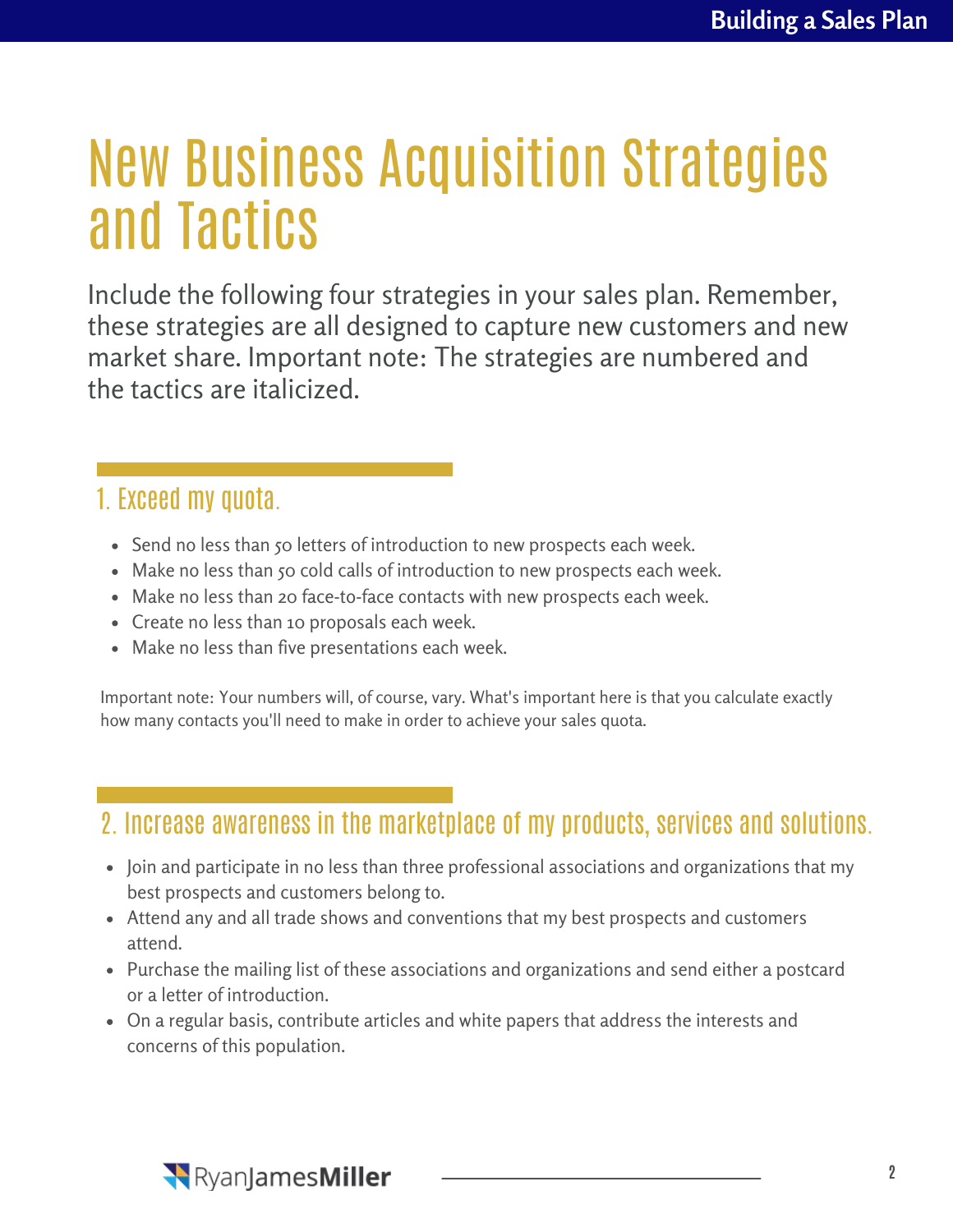### New Business Acquisition Strategies and Tactics

3. Increase awareness in the community of my products, services, and solutions.

- *Attend all Chamber of Commerce networking events.*
- *Volunteer to speak at no less than 12 various organizations in my territory that have an interest in my product, service, and solutions.*
- *Volunteer my time at three nonprofit organizations.*
- *[Join and participate in no less than three networking groups, such as L](http://www.bni.com/)[e Tip](http://www.letip.com/) [or Business](http://www.bni.com/) Networking International.*

#### 4. Obtain referrals from all my new customers.

Within 30 days of delivering my product, service, or solution, I will ask each of my new customers for at least three names and phone numbers of someone they personally know who may have a use for my products, services, and solutions.

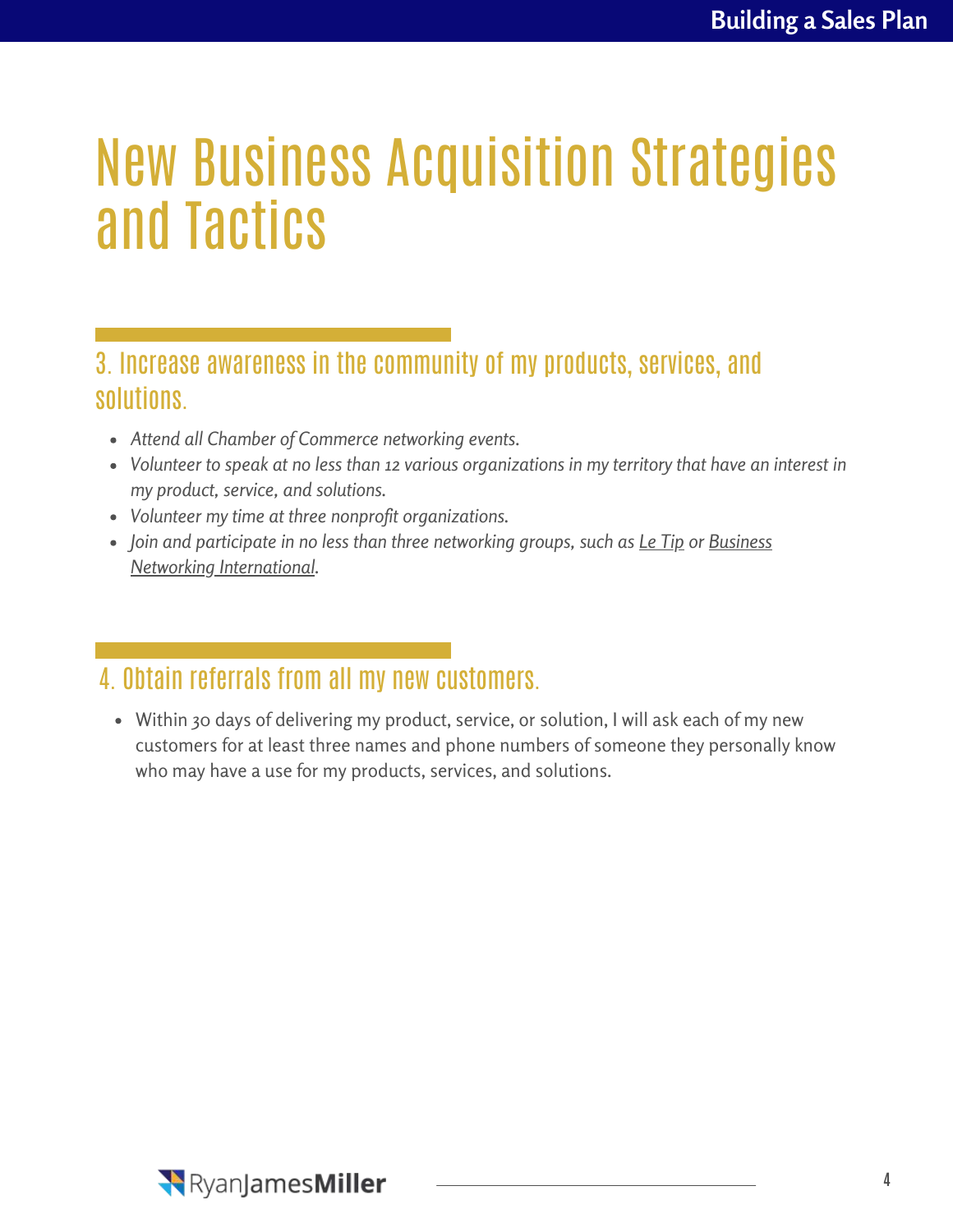### Existing Customer Business Strategies and Tactics

Include the following two strategies in your sales plan. Remember, these strategies are designed to capture high-margin, add-on business from your existing customers. Important note: Here again, the strategies are numbered and the tactics are italicized.



#### Create a touch-point program. **1**

- Contact each of my existing customers no less than once per month with a new idea they cannot get from anyone else.
- Create a noteworthy monthly newsletter.
- Create a user group within my existing customer base.
- Create some sort of Web-based seminar series for my existing customers.
- Take at least three existing customers to lunch each month and invite a new prospect to join us.

### Prospect within my existing customer base. **2**

- *Knock on no less than three new doors, departments, and divisions within each of my existing customers' businesses.*
- *Ask each of my existing customer contacts to introduce me to one other person within their organization.*
- *Personally meet the top executives at each of my existing customers' businesses.*

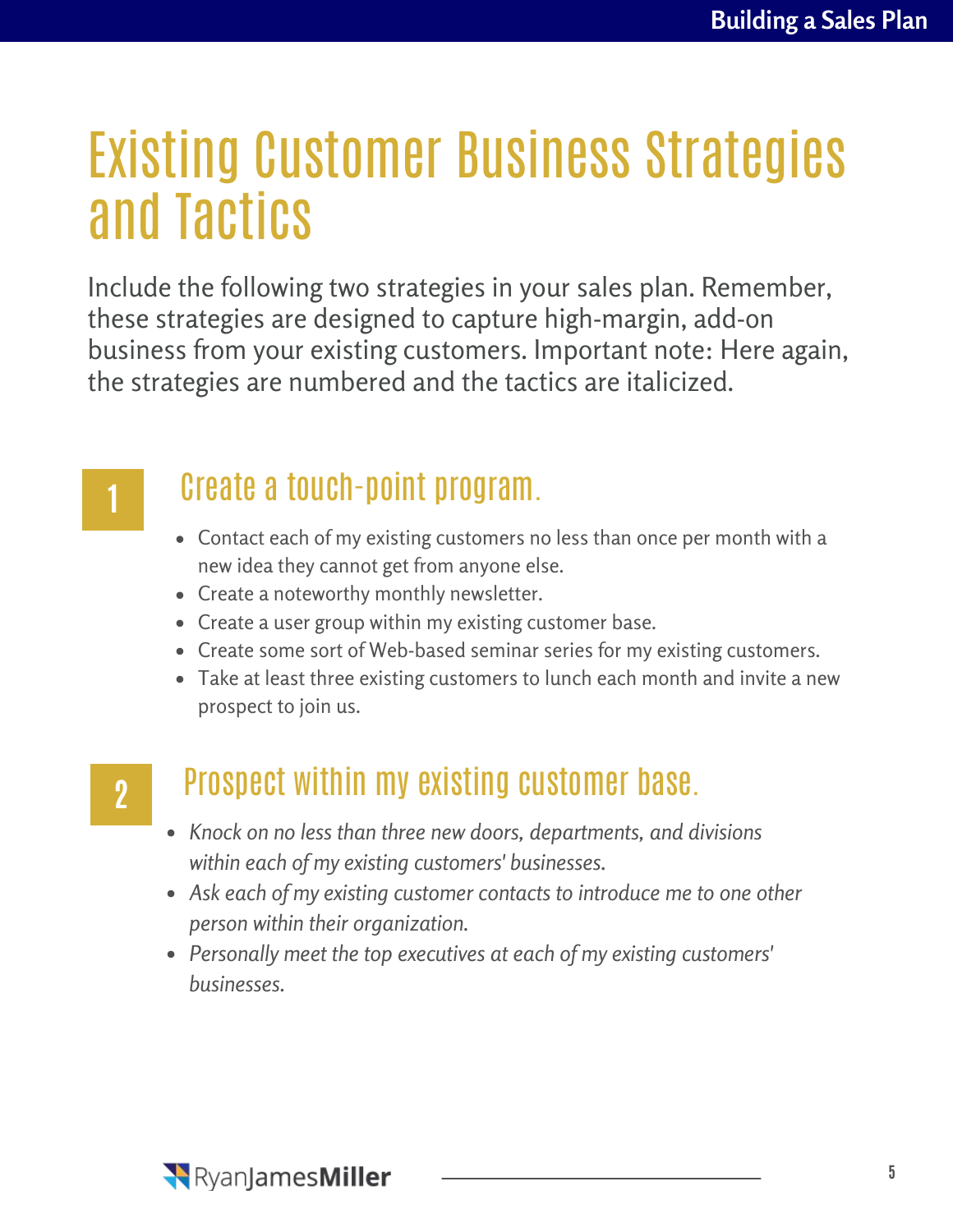# The Time Is Now

The final part of your sales plan must detail the timeline for implementation of each of the tactics in your sales plan. It's best to show a week-to-week schedule.

 Once you've created your sales plan, don't file it away! Keep it handy and revisit it and revise it on a regular basis.

### **Stay on track with your plan, and you'll stay on quota.**